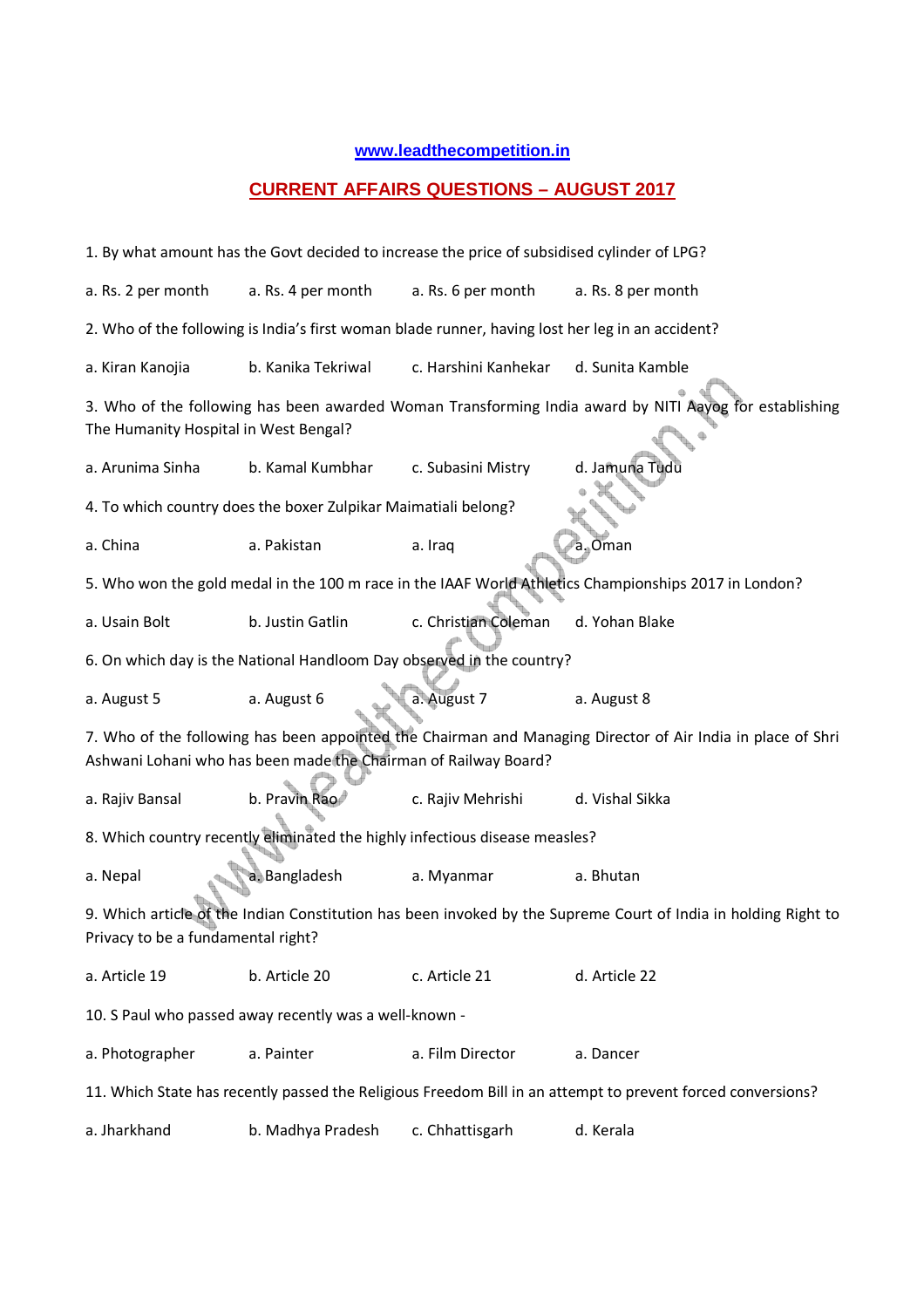12. Who of the following has been named the first Miss Transqueen India at a beauty pageant in Gurugram recently? a. Ragasiya b. Natasha Biswas c. Laeticia Raveena d. Loiloi 13. Which company manufactures AH-64E Apache attack helicopters? a. Dassault Aviation a. Boeing a. Tupoloev a. Lockheed Martin 14. Which country was recently declared free of polio by the World Health Organisation? a. Nigeria b. Pakistan c. Somalia d. Afghanistan 15. What is the name of India's first calf delivered by a surrogate or recipient cow through In Vitro Fertilisation (IVF) technology? a. Vijay a. Veeru a. Ratan a. Dolly 16. Justice Dipak Misra, the new Chief Justice of India is the \_\_\_\_ Chief Justice of India? a.  $44^{\text{th}}$  b.  $45^{\text{th}}$  c.  $46^{\text{th}}$  d.  $47^{\text{th}}$ 17. Rishang Keishing, who passed away recently was the former Chief Minister of – a. Nagaland b. Tripura c. Mizoram d. Manipur 18. What is code name of the latest version of Android launched by Google? a. Naugat a. Kitkat a. Oreo a. Lollipop 19. Which State has the highest installed solar capacity as per the latest release by the Govt of India? a. Tamil Nadu b. Andhra Pradesh c. Rajasthan d. Gujarat 20. Oinam Bembem Devi who has been conferred the Arjuna Award is associated with – a. Archery b. Athletics c. Football d. Boxing 21. Which company has launched Project Brainwave for real-time artificial intelligence? a. Apple a. Facebook a. Google a. Microsoft 22. Who of the following has been awarded the UEFA Player of the Year Award 2017? a. Lionel Messi b. Cristiano Ronaldo c. Neymar d. Luis Suarez 23. The new Rs. 50 note released by the RBI has the image of a. Sanchi Stupa a. Hampi Chariot a. Jantar Mantar a. Gol Gumbaz

24. As per the recent census of elephants, which State has the highest population of elephants?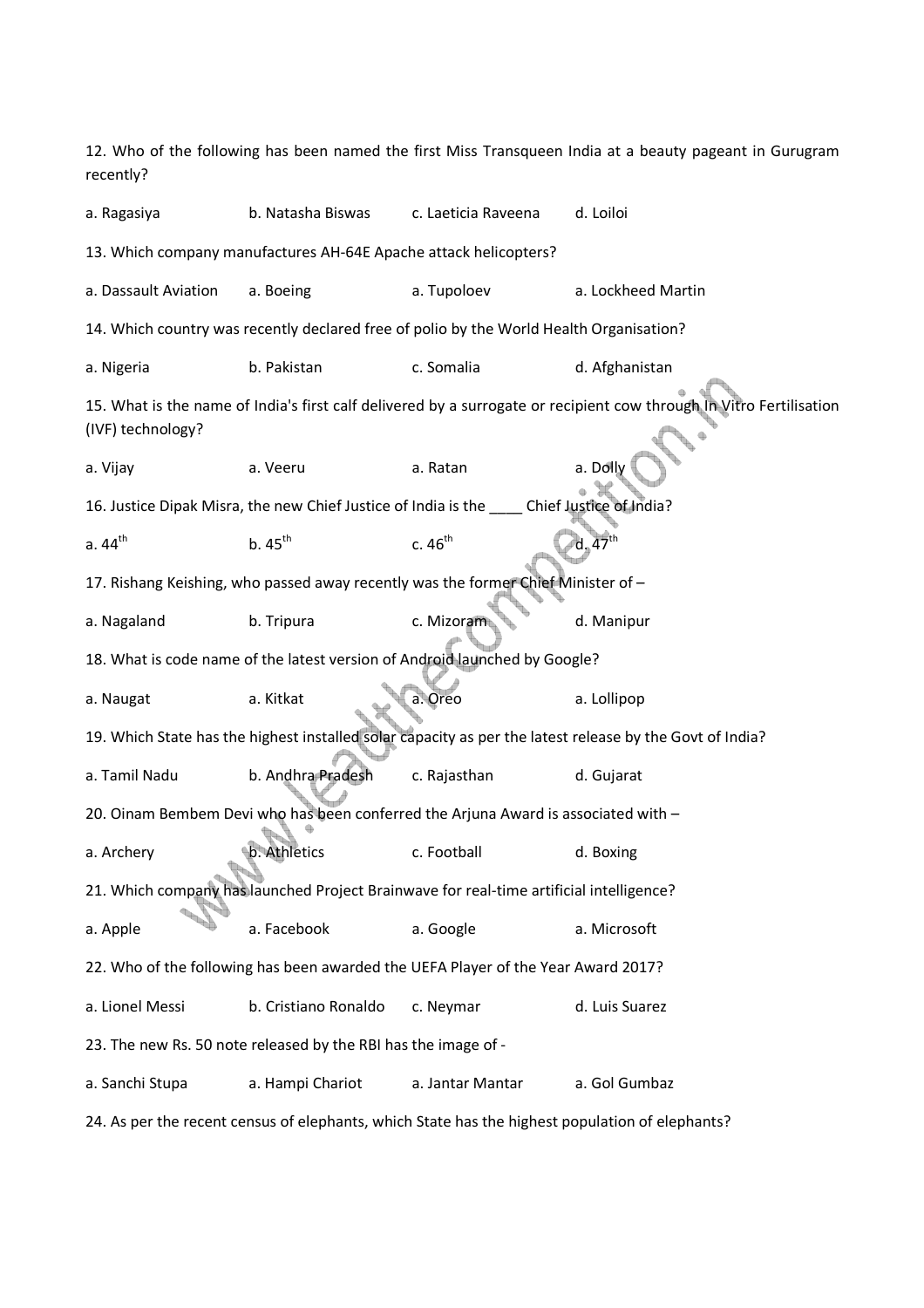a. Karnataka b. Uttarakhand c. Kerala d. Assam 25. IRNSS-1H which was launched by PSLV C39 but failed to deploy was set to replace which satellite? a. IRNSS-1A a. IRNSS-1B a. IRNSS-1C a. IRNSS-1D 26. Who of the following hockey players has been conferred the Rajiv Gandhi Khel Ratna 2017? a. PR Sreejesh b. Manpreet Singh c. Rupinder Singh d. Sardar Singh 27. With which country has India agreed to issue a commemorative stamp on the theme of Diwali? a. Nepal b. Bhutan c. Canada d. Japan 28. Gobindobhog variety of rice which has been accorded GI tag is grown in which State? a. Assam b. Meghalaya c. Odisha d. West Bengal 29. Who won the women's singles gold medal at the World Badminton Championships 2017? a. PV Sindhu b. Aya Ohori c. Nozomi Okuhara d. Akane Yamaguchi 30. Who of the following has been appointed as the Chairman, Railway Board? a. Ashwani Lohani b. Rajiv Bansal c. Rajiv Mehrishi d. Piyush Goyal 31. India's first Partition Museum was recently opened at which of the following places? a. Bhatinda b. Amritsar c. New Delhi d. Allahabad 32. Who has been appointed the new Chairperson of the Central Board of Film Censors? a. Prasoon Joshi b. Shankar Mahadevan c. Babul Supriyo d. Anupam Kher 33. Pushpa Mittra Bhargava, who passed away recently was the founder of – a. National Institute of Pharmaceutical Research c. Tata Institute of Fundamental Research c. Centre for Cellular and Molecular Biology d. Indian Institute of Chemical Technology 34. How many medals did India win at the World Badminton Championships held in Scotland in August 17? a. 1 b. 2 c. 3 d. 4 35. Who has been appointed the Vice-Chairman of NITI Aayog to replace Shri Arvind Panagriya? a. Rajiv Kumar b. Ajay Tyagi c. Pankaj Patel d. Ashwani Lohani 36. Which cricket player has been conferred the Arjuna Award recently? a. Cheteswar Pujara b. Rohit Sharma c. Ajinkya Rahane d. Shikhar Dhawan

**Answers**